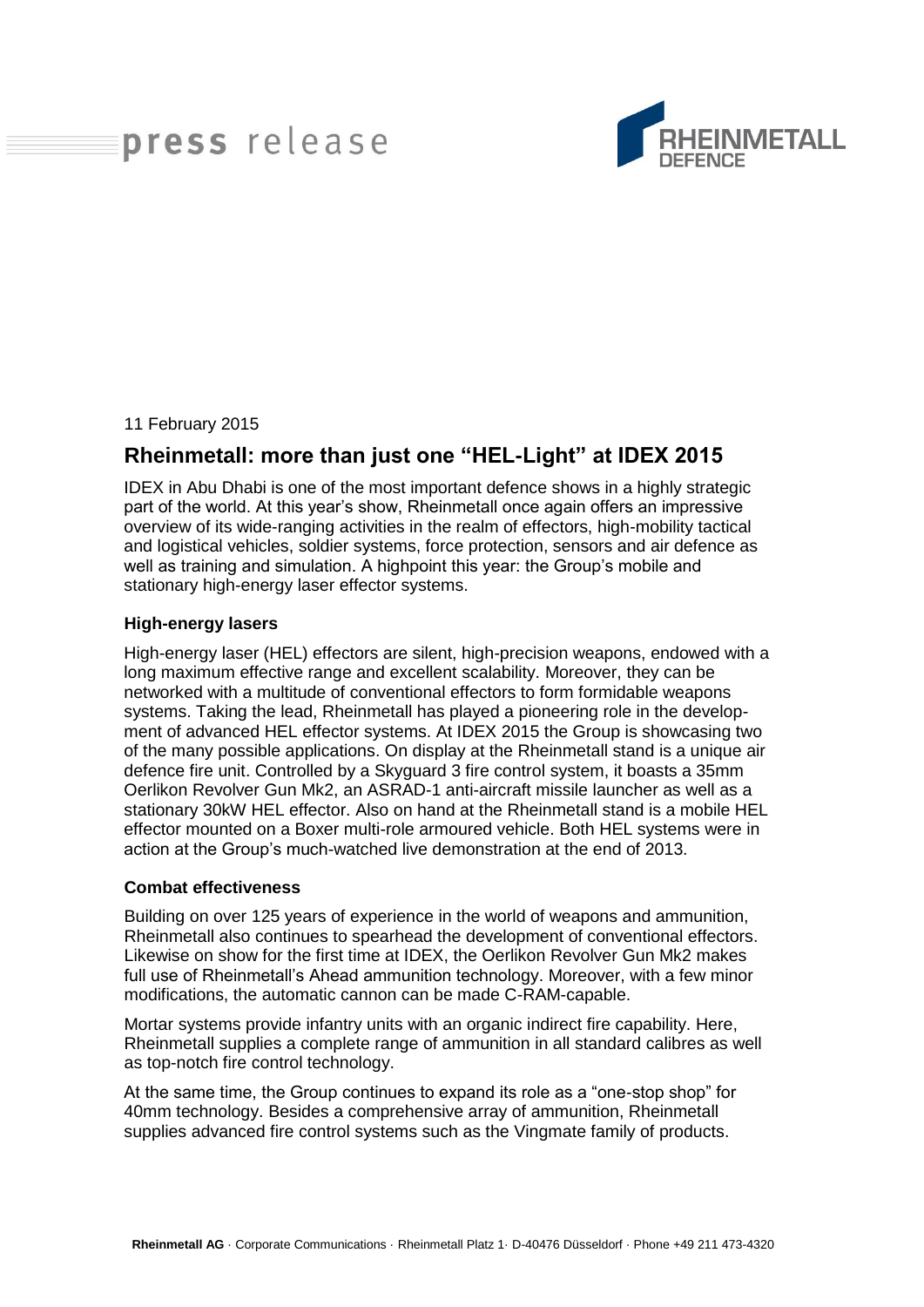Also on view at the Rheinmetall stand are two new 120mm tank rounds: the DM11 and RH31 High Explosive Super Quick, both optimized for the modern battlefield.

Visitors to IDEX can familiarize themselves with the Group's entire ammunition portfolio – from medium-calibre cartridges to artillery shells.

#### **Mobility, survivability, reliability: tactical and logistical vehicles from RMMV**

Main battle tanks, infantry fighting vehicles and wheeled armoured vehicles continue to form the backbone of mechanized forces. In contemporary asymmetric conflicts, factors such as all-terrain mobility, survivability, firepower and command and control capabilities are as important as ever. Jointly developed by Rheinmetall and KMW on behalf of the German Bundeswehr, the Puma infantry fighting vehicle is among the most advanced systems of its kind anywhere. In hot weather trials conducted by the Bundeswehr in the United Arab Emirates, the Puma performed perfectly.

The GTK Boxer – likewise the product of Rheinmetall and KMW cooperation – numbers among the world's most mobile and best-protected wheeled vehicles. It has proved its mettle in action with the Bundeswehr and elsewhere. The vehicle's twopart concept, consisting of a drive module and mission module, enables outstanding versatility. Rheinmetall recently developed its own wheeled IFV variant armed with a two-man Lance turret. The HEL variant on display at IDEX 2015 underscores the Boxer's tremendous future potential.

Dependable vehicles form the essential link in every military logistics chain. Rheinmetall MAN Military Vehicles (RMMV) offers the perfect answer with its TG, HX and SX series trucks. Tried and tested over the decades, these families of robust, versatile vehicles have proven themselves in operations around the world.

At IDEX 2015, the Group's new Survivor R is on show for the first time in the Middle East. Co-produced with Austria's Achleitner, here the vehicle is configured for a command post role.

### **Force protection**

Whether the object is preventing optical, optronic or electronic detection, or developing individual body armour, innovative vehicle systems or even safeguarding large-scale critical infrastructure, Rheinmetall supplies cutting edge systems and total solutions – all from a single source.

Active protection encompasses the high-performance "soft kill" solutions that Rheinmetall produces for fixed-wing aircraft, helicopters and ships. At IDEX 2015 the Group is presenting the latest version of its Multi Ammunition Softkill System (MASS), which features improved sensors and countermeasures for MMW anti-ship missiles and torpedoes. In the event of an attack, smoke/obscurant systems like "Rosy" render vehicles invisible to the enemy.

"Hard kill" systems form the final outer layer of defence, neutralizing incoming projectiles before they reach their intended target. The Group's ADS vehicle protection system, also on show, offers an excellent example.

A great strength of Rheinmetall is its unsurpassed ability to integrate new and existing technology into a highly effective system of systems.

### **The world's foremost supplier of soldier systems**

Rheinmetall's integration capabilities also extend to battle management systems, which make it possible to network diverse systems into hard-hitting combat groups.